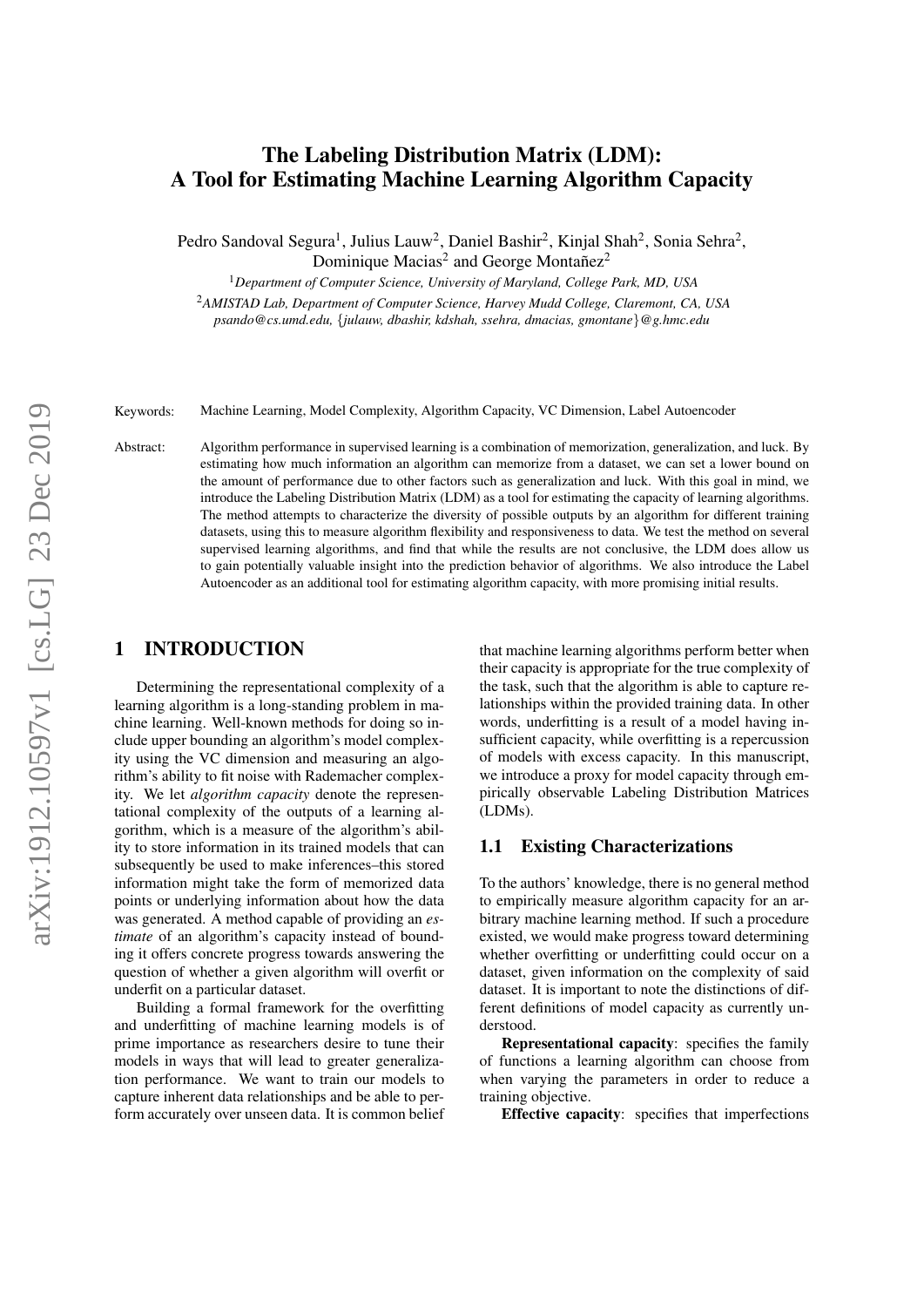and assumptions made in the optimization learning algorithm can limit representational capacity.

Our method for measuring the entropy of the labeling distributions produced from a classification model aims to capture representational capacity. We train a given classification model on noisy datasets, then measure how the training affects the distribution of output labels. Training a model on noise and analyzing how that affects the labeling distributions that are produced should serve as a reasonable proxy for a classification model's ability to model arbitrarily complex relationships.

### 1.2 Experimental Setup

Our goal is to characterize the capacity of a classification algorithm by measuring its expressiveness. In this exploratory work, we will focus our attention on determining the capacity of classification models. The procedure involves analyzing the probability distributions over all possible ways of labeling a holdout set, given an information resource that the model was trained on. Note that we use information resource to mean training data within this context. We want to determine to what extent is an arbitrary machine learning classification model capable of capturing the relationship between features and labels for a given set of information resources. Our hypothesis is that if, on datasets without any inherent relationship between features and labels, the model is able to classify correctly beyond what is expected by random guessing then this suggests the model has the storage capacity to memorize elements of the dataset.

As a concrete example, consider a set of *K* training datasets, each with *N* data points. Each data point can be labeled as one of *C* possible classes. We define the  $i<sup>th</sup>$  training dataset formally as follows:

> $f_i = \{(x_1, y_1), (x_2, y_2), ..., (x_N, y_N)\}$ where  $x_j = j^{\text{th}}$  data point  $y_j$  = label assigned to data point  $x_j$

for all  $1 \le i \le K$ . Also, let us consider a holdout set *H* of size  $N'$ :

$$
H = \{z_1, z_2, ..., z_{N'}\}
$$

which we label using a trained classification model *M*. Here,  $z_j$  is the  $j^{\text{th}}$  data point of the holdout set. The label for the data point  $z_j$  of the holdout set is  $M(z_j)$ .

Based on the above definitions, we see that for any classification model trained on dataset  $f_i$ , there is a total of  $C^{N'}$  possible labeling combinations for a given holdout set  $H$ , where  $C$  represents the number of classes available for the given dataset. For example, if the training dataset contains binary labelings (where  $y_j \in \{0, 1\}$ ), then  $C = 2$  and there are  $2^{N'}$  possible labelings for the holdout set.

#### <span id="page-1-0"></span>1.3 Simplex Vectors

We will be using a probabilistic model to evaluate algorithm expressiveness. The first step is to construct a series of simplex vectors  $P_{f_i}$ , each of which is represented as a vector of probabilities of size  $C^{N'}$  for a given training dataset  $f_i$ . The idea is that, for each data point  $z_j$  in a given holdout set  $H$ , we can find the probability that the trained classification model *M* will assign each of the possible *C* classes. By determining the probability distribution of a classification model's assignments over  $C^{N'}$  possible labeling combinations for a given training dataset  $f_i$ , we can gain a better understanding of the capacity of the model based on the nature of the resulting probability distributions. If we see that the model typically assigns probability mass on the same subset of possible labelings regardless of the training data, then we can say that the model is less expressive and has lower capacity. We construct the simplex vector  $P_{f_i}$  for a given training dataset  $f_i$  as follows:

- 1. Train classification model *M* on *f<sup>i</sup>* .
- 2. Label holdout set *H* using *M*.
- 3. For every  $j^{\text{th}}$  possible labeling  $l$  of the holdout set, compute the probability that *M* would have assigned  $l$ . Set this probability as the  $j<sup>th</sup>$  entry of  $P_{f_i}$ .
- 4. Normalize  $P_{f_i}$ .

Given that each entry in the simplex vector corresponds to the probability of a particular labeling combination for a given holdout set  $H$ , the entry is computed by taking the product of the probabilities assigned to each class for the given holdout feature sample. Consider a holdout set  $H = \{z_1, z_2, z_3\}$  of size 3. If a given training dataset has classes 0, 1, or 2, then the probability assigned to the entry corresponding to the labeling  $\{z_1: 0, z_2: 1, z_3: 2\}$  will be the product of the probability of the class 0 being assigned, the probability of class 1 being assigned, and the probability of class 2 being assigned. In other words,

$$
P(M(z_1) = 0, M(z_2) = 1, M(z_3) = 2 | z_1, z_2, z_3) =
$$
  
 
$$
P(M(z_1) = 0)P(M(z_2) = 1)P(M(z_3) = 2)
$$

where we assume that the probability of a single label is conditionally independent of the probability of any other label, since we are randomly generating training datasets.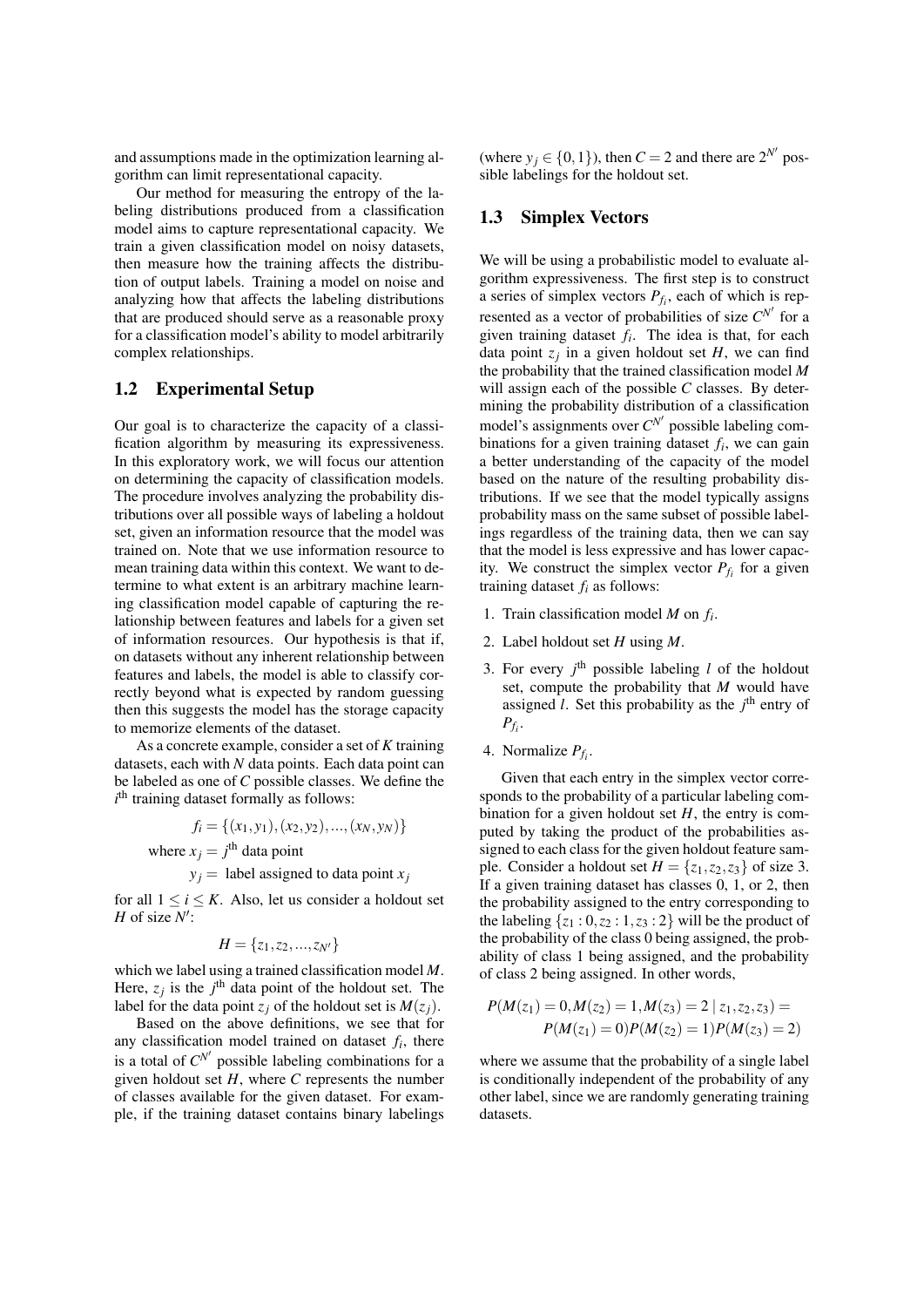#### <span id="page-2-0"></span>1.4 Dirichlet Characterization

Now that we have a series of simplex vectors  $P_{f_i}$  for all  $1 \le i \le K$ , we seek to measure the diversity of these probability distributions. We will use Dirichlet characterization as a means to quantify algorithm expressiveness. The idea is that we can determine how expressive an algorithm based on the diversity of the probability distributions generated over labelings of a given holdout *H*, for different information resources  $f_i$ . We hypothesize that the greater the expressiveness of an algorithm, the more diverse the probability distributions will be, since such algorithms will not tend to have fixed preference for output responses regardless of the training data. An expressive algorithm tends to be more "flexible" such that, given multiple information resources  $f_i$  to train on and a fixed set of holdout features, it will be more responsive to the differences in the different information resources that it trained on. Thus, the more responsive an algorithm is to changes in training data, the resulting simplex vectors for different datasets should show greater diversity.

Supposing the simplex vectors were drawn independently from a Dirichlet distribution, we could use them to infer a vector of alpha priors  $\vec{\alpha}$  corresponding to that Dirichlet distribution. We claim that the entropy of this distribution gives us a means to estimate expressiveness because it tells us how uniformly the inferred Dirichlet distribution assigns probabilities to its support. The more uniform the distribution, the more expressive the algorithm, since the simplex vectors could then be drawn from anywhere on the simplex. Diversity of sampled simplex vectors implies more uniform mass over the support. We compute the entropy of the Dirichlet distribution by computing the entropy of  $\vec{\alpha}$ , which parameterizes the distribution.

## 1.5 Connections to Rademacher **Complexity**

One can view this technique, of training an algorithm on noise and analyzing the distribution of possible labelings, as a means of better understanding the space of functions that the classification algorithm is reasoning over. Similarly, in computational learning theory, Rademacher complexity provides us with another way of measuring hypothesis space complexity.

Definition: (Rademacher Complexity) If *H* ⊂  $\mathcal{F} = \{f : X \to \mathbb{R}\}$  be a class of functions we are exploring defined on domain *X*  $\subset X$ , and *S* = {*x<sub>i</sub>*}<sup>*n*</sup><sub>*i*=1</sub></sub> be set of samples generated by some unknown distribution  $\mathcal{D}_\chi$  on the same domain *X*. Define  $\sigma_i$  to be uniform random variable on  $\pm 1$ , for any *i*. The empirical Rademacher complexity or Rademacher average is defined as follows:

$$
\hat{\mathbf{R}}_S(\mathcal{H}) = \mathbb{E}_{\sigma} \left[ \sup_{f \in \mathcal{H}} \frac{1}{n} \sum_{i=1}^n \sigma_i f(x_i) \right]
$$

The supremum measures the maximum correlation between  $f(x_i)$  and  $\sigma_i$  over all  $f \in \mathcal{H}$ , for a given set *S* and Rademacher vector σ. Because we're taking the expectation over  $\sigma$ , the empirical Rademacher complexity of *H* measures the ability of functions within this space to fit random noise. The Rademacher complexity, therefore, can be thought of as the expected noise fitting ability of *H* over all data sets *S* drawn from  $\mathcal{D}_X$  [\(Balcan, 2011\)](#page-6-0).

# 1.6 Estimating Complexity from the Labeling Distribution Matrix (LDM)

As described in Section [1.4,](#page-2-0) we take an arbitrary classification model *M*, train it on an information resource (training dataset)  $f_i$ , and build a probability distribution over  $\Omega$ , the space of all possible labelings of our holdout set *H*. Because a classification algorithm can only provide us with class probabilities given the features of an example, we build probability distributions of length  $|\Omega|$ , which are simplex vectors. Each element in a simplex vector represents the probability of encountering a particular combination of labeling. Iterating this process over all *K* training datasets, we eventually generate a series of simplex vectors  $P_{f_1}, P_{f_2}, \ldots, P_{f_K}$  each of length  $|\Omega|$  to characterize the probabilities that *M* places on each element of Ω. This produces our labeling distribution matrix *L*,

$$
L = \begin{bmatrix} | & | & & | \\ P_{f_1} & P_{f_2} & \cdots & P_{f_K} \\ | & | & & | \end{bmatrix}
$$

Given these  $K$  simplex vectors, whose entries sum to 1 after normalization described in [1.3,](#page-1-0) we propose a method to measure the capacity of model *M* that works as follows:

- 1. We suppose each of the column vectors in our matrix is an independent sample from some Dirichlet distribution parameterized by  $\vec{\alpha}$ .
- 2. Use an iterative method [\(Sklar, 2014;](#page-6-1) [Minka,](#page-6-2) [2003\)](#page-6-2) to infer the parameters of the Dirchlet distribution from our sample vectors.
- 3. Compute the entropy of the Dirichlet distribution we inferred.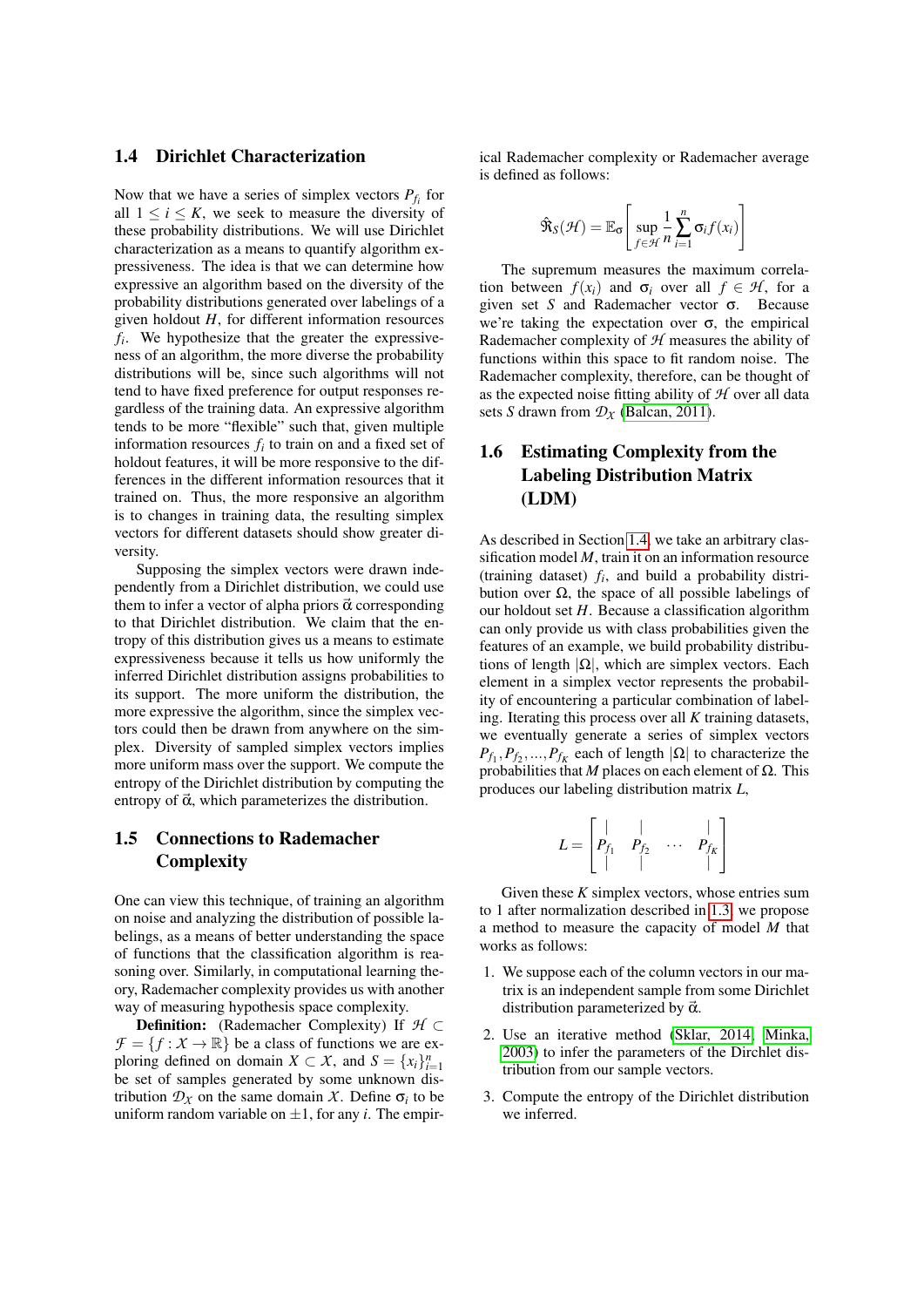The pseudocode for constructing an LDM of *M* and estimating its complexity by measuring the entropy  $\vec{\alpha}$  is below:

Variable definitions:

 $a =$ input classification model

- $b =$  number of function iterations (to improve accuracy)
- $K =$  number of datasets (columns) for LDM

 $D =$ input dataset

|  |  |  |  | <b>Algorithm 1 LDM Entropy Calculation Algorithm</b> |  |
|--|--|--|--|------------------------------------------------------|--|
|--|--|--|--|------------------------------------------------------|--|

|  | 1: for $i = 1, , K$ do |  |  |  |  |
|--|------------------------|--|--|--|--|
|--|------------------------|--|--|--|--|

- 2:  $f_i$ ,  $H \leftarrow$  splitIntoTrainHoldout(D)
- 3: simplex Vector  $\leftarrow$  getSimplex Vector(a,  $f_i$ , *H*)
- 4: dirichletAlphas ← findDirichlet(simplexVector)

5: entropy  $\leftarrow$  computeEntropy(dirichletAlphas)

We claim that this method can be used to measure model complexity. To give an intuitive sense of why, we first look at the labeling distribution matrix itself. If our model  $M$  was trained on dataset  $D_i$ , then the output is a row vector  $P_{\Omega}(D_i)$ , indicating a probability distribution placed on Ω when *M* was trained on *D<sup>i</sup>* .

If we train on *K* distinct datasets  $D_1, D_2, ..., D_K, M$ produces *K* such column simplex vectors. Intuitively, if *M* is a particularly expressive algorithm, then *M* will be able to adapt well to different datasets, capturing the true relationships (and perhaps noise). As a result, we would expect more variance in the potential distributions over Ω that *M* would be able to produce. On the other hand, if the simplex vectors in our algorithm's matrix are mostly very similar, then our algorithm *M* does not have much capacity to adapt its parameters to the given dataset.

In general, if the LDM is "compressible" (containing redundant simplex vectors whose distributions are similar) then our algorithm is not very expressive. Thus, we consider the simplex vectors of our matrix themselves as samples from a Dirichlet distribution. If these vectors imply that the Dirichlet distribution covers most of its support, i.e., has a uniform distribution, then that means that our algorithm is as expressive as possible. This is because any vector in the support has the same probability assigned to it as any other vector, meaning that our algorithm is capable of producing anything in the support with equal likelihood. Therefore, the entropy of the inferred distribution is effectively a measure of the expressiveness of the algorithm that produced our labeling distribution matrix—a low entropy indicates a relatively less expressive algorithm, while high entropy implies a more expressive algorithm.

#### 1.7 Results

Using the methodology described in our experimental setup, we calculated the entropy of the labeling distribution matrices of a variety of machine learning models averaged over 20 runs. Every classification algorithm was trained on scikit-learn's Iris Dataset [\(Fisher, 1936\)](#page-6-3), which consists of 3 classes, 4 real-valued features for every example, and 150 examples total. Our Gaussian Process Classifier uses a default RBF kernel. Our Decision Tree uses a maximum depth of 5. Our Random Forest Classifier uses 10 estimators, a maximum of 1 feature, and a maximum depth of 5.

The entropies computed give us some insight as to a model's capacity and expressiveness. Every information resource on which we train a classification model is randomly generated, since we permute the labels of the original dataset when generating a column of an LDM. Thus, computing the entropy of  $\vec{\alpha}$ parameterizing a Dirichlet distribution over an LDM gives us a measure of the diversity of distributions over labelings that the classification algorithm is capable of producing. The results are given in Table [1.](#page-4-0)

Additionally, the LDM heatmaps shown in Figure [1](#page-4-1) provides a visualization of the probability distributions of an LDM, with dark cells representing low probability, and brighter cells representing higher probability. Every index *i* of the x-axis represents a particular labeling distribution *Pf<sup>i</sup>* , while every index *j* of the y-axis represents a unique labeling of the holdout set  $H$ , of which there are  $C^{N'}$ .

The average entropy of different classification models, as outlined in Figure [1,](#page-4-0) coincides with what the average LDM looks like for the same model. Note, for example, that the highest entropy values are achieved by models like the Gaussian Process Classifier and AdaBoost Classifier.

If we look at the Gaussian Process Classifier's LDM, as represented by the heatmap in Figure [1c,](#page-4-1) we see that the texture of the matrix is consistent (in color and pattern) over different information resources and labelings. Notice, it has an overall "brightness" that exceeds that of other classifiers, meaning that its models place more probability on different labelings than other models do. This means that, despite being trained on different training datasets where the relationship between features and labels is broken or nonexistent, the Gaussian Process Classifier is still able to assign nonzero probability to most labelings of the holdout set.

In similar vein, for the AdaBoost Classifier's LDM, as represented by the heatmap in Figure [1d,](#page-4-1) we see that the texture of the matrix is distinct from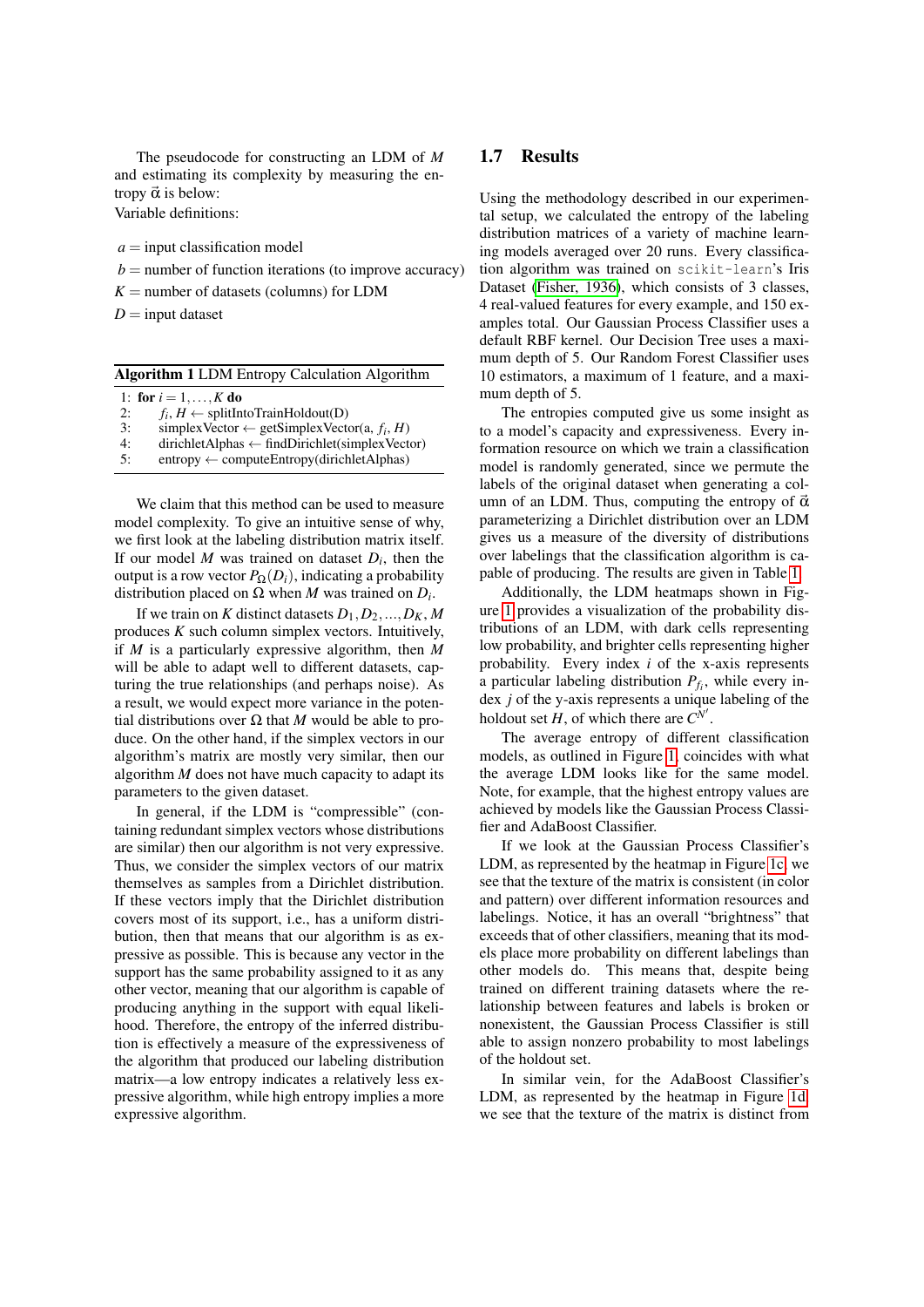<span id="page-4-0"></span>

| <b>Model</b>                    | <b>Average Entropy of LDM</b> |
|---------------------------------|-------------------------------|
| <b>Random Forest</b>            | $-3100$                       |
| Gaussian Naïve Bayes            | $-1728$                       |
| Gaussian Process Classifier     | $-1244$                       |
| AdaBoost Classifier             | $-1264$                       |
| Quadratic Discriminant Analysis | $-1128$                       |
| Decision Tree Classifier        | $-4908$                       |
| K-Nearest Neighbors $(K = 10)$  | $-1178$                       |
| K-Nearest Neighbors $(K = 5)$   | $-8429$                       |
| K-Nearest Neighbors $(K = 3)$   | $-18175$                      |
| K-Nearest Neighbors $(K = 1)$   | $-17227$                      |

Table 1: Average Entropy of LDM for a variety of classifiers

<span id="page-4-1"></span>

Figure 1: LDM Heatmaps for various classifiers

others, but still regular. It seems like there are three columns regardless of the information resource that the model was trained on. In generating this matrix, we used a holdout set of size 5, where there were 3 classes. Since the ordering of the labelings along the y-axis are ordered lexicographically (with "00000" as the first labeling of the y-axis), the ridges of the matrix are potentially caused by the shift from labelings that start with a "0", to labelings that start with a "1", and finally to labelings that start with a "2". This is further verified by the fact that there are  $3^4 = 81$  unique labelings of the holdout set that begin with a "0" and we can see that the first ridge of the heatmap occurs at exactly index 81.

Conversely, the heatmap for the Decision Tree Classifier is dark overall, scattered with tiny spikes of light color. This means that its model confidently assigns most probability mass to a single or few possible labelings, and no probability mass to other possible labelings. The Random Forest and KNN-3 classifiers have an appearance that is somewhere in between the extremes represented by the Gaussian Process Classifier and the Decision Tree Classifier. Comparing to the table, however, we see that the heatmap appearance doesn't fit neatly into the pattern of increasing entropy values for successive models.

The LDM attempts to capture two aspects simultaneously: the variation between output simplex vectors for models trained on different datasets, and the confidence (sparsity) within each individual simplex vector which determines how much probability mass is placed on the preferred labeling for a given dataset. In combining these two dimensions into a single number, the LDM estimation procedure loses some information, in that we do not know if a final high entropy value represents the averaging of many diverse high confidence vectors, or the averaging of less confident models, which produce homogeneous simplex vectors and lead to the same observed value. Flexible models should make confident predictions and be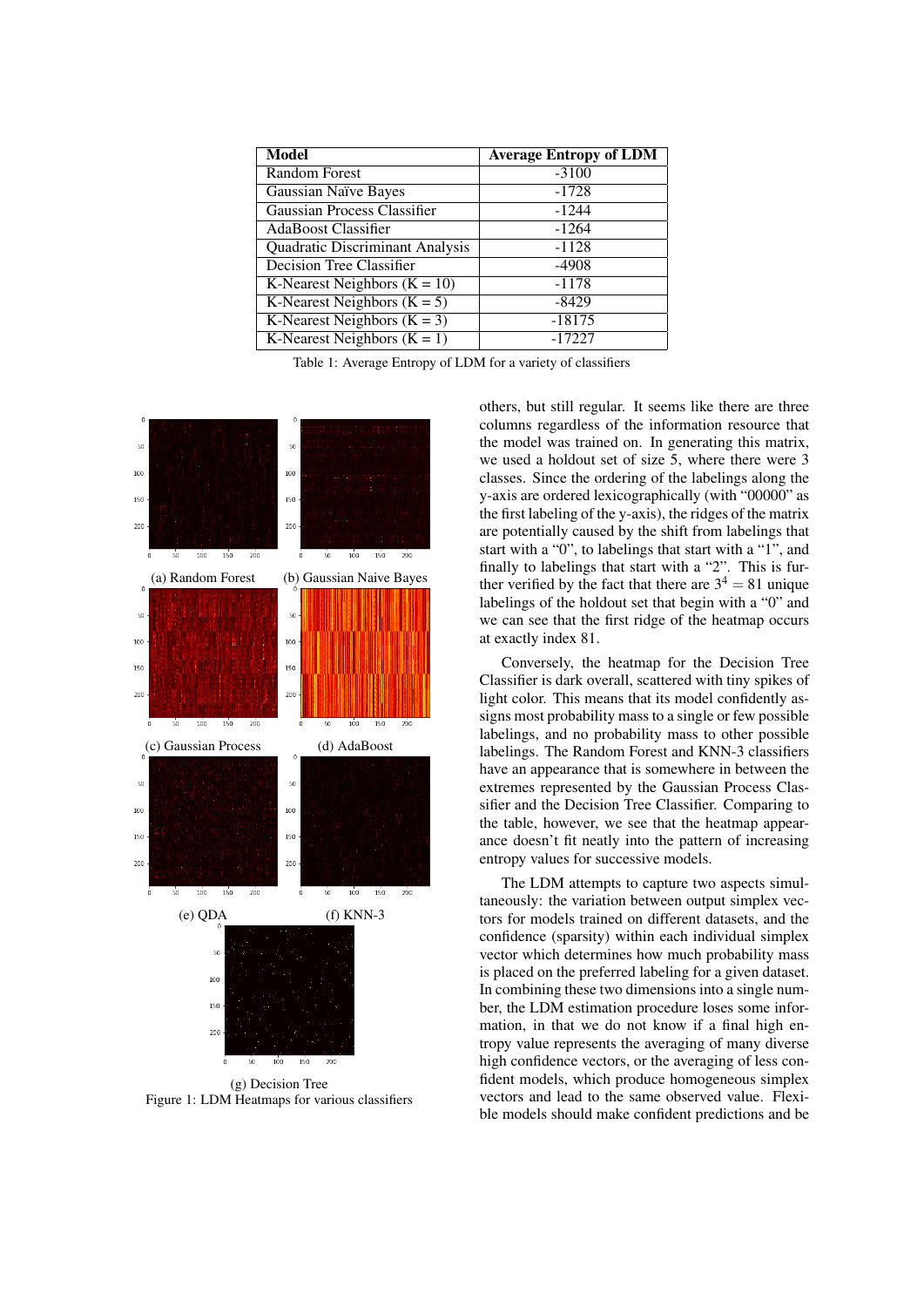responsive to new data, leading to diverse output simplex vectors. Combining these features into a single number that measures capacity is the goal of the LDM process, of which it is only partially successful.

### 2 Shortcomings

As notes in our Results section, the full LDM process seems to struggle in combining the two aspects of flexible models in an unambiguous way. Furthermore, we observe some values and trends which disagree with our traditional understanding of the relative flexibility of various methods. For example, KNN-1 should be the most prone to overfitting, having the greatest flexibility, yet its average entropy value is lower than that of KNN-10, which should be far more constrained and thus far less flexible.

The problem could stem from one or more aspects of the procedure. Perhaps crucial information was lost as a result of averaging the values of the simplex vectors, as suggested in the previous section. In addition, by making algorithms output probabilities based on conditional independence of test instance labelings, this allows an algorithm like KNN-10 to place positive probability mass on many more individual test instances (likely having some nonzero number of neighbors with any chosen class label), whereas KNN-1 can only ever assign positive probability to the label of its single neighbor. Treating arbitrary simplex vectors as parameters for a Dirichlet model may also be problematic, since this modeling assumption was made for simplicity.

Lastly, given the negative entropy values of the LDM process, it is difficult to understand these as positive capacity values, undermining the purpose for which the LDM was proposed. Negative entropy values can arise when using differential entropy, as when estimating the entropy of a continuous Dirichlet distribution. For the LDM-Dirichlet process to be used, one would still need a way of correlating entropy scores to storage capacity in bits.

## 3 Future Work

Given the aforementioned shortcomings of the LDM process and the continued need for methods of estimating algorithm capacity, other approaches should continue to be pursued. The question of how to estimate algorithm capacity is important, and failing to find a general solution to the question does not render the question any less important.

One particularly promising idea, inspired by research in deep neural networks, is to use a form of autoencoder [\(Doersch, 2016;](#page-6-4) [Olshausen and Field,](#page-6-5) [1996;](#page-6-5) [Lee et al., 2007;](#page-6-6) [Bengio et al., 2014;](#page-6-7) [Bengio](#page-6-8) [et al., 2013;](#page-6-8) [Kingma and Welling, 2014\)](#page-6-9) as applied to training data with labels that are independent of features. Generalization requires being able to predict labels given knowledge of the true relationship between features and labels. For a dataset with no relationship (in other words, with independence between features and labels), the only way an algorithm can reproduce the labels from the training dataset consistently is to memorize them, which it can do only in proportion to its capacity. Thus, for binary labels, the number of labels the algorithm can correctly retrieve in testing is the capacity (in bits) of how many labels it could memorize, plus some small number of luckily guessed labels (the number of which can be bound with high probability).

A *label autoencoder* takes randomly generated labels and independent training features comprising a training dataset, trains on that dataset, then tests on the same training set. The number of correctly reproduced labels will give a point estimate of the capacity, subject to random variation. Repeating this process and taking the average of the observed capacities will allow one to get an increasingly tighter estimate of the true algorithm capacity, arguably with fewer assumptions and steps than the LDM process.

Table [2](#page-6-10) shows preliminary label autoencoder results for the models tested. Each method was tested on a set of 150 instances from the Iris dataset [\(Fisher,](#page-6-3) [1936\)](#page-6-3), with labels generated independently and uniformly at random. The point estimates were the average number of labels correctly recovered at test time, averaged over 1000 independent trials for each model. As can be seen from the table, we have unpruned Decision Trees and the Random Forest Classifier having the highest estimated capacity, while more bias-heavy models such as Quadratic Discriminant Analysis and Gaussian Naïve Bayes have less capacity. Furthermore, the estimated capacities for KNN as a function of the regularization parameter *K* show decreasing capacity with increasing *K*, aligning better with our intuition than the LDM inferred entropies. Thus, label autoencoders present a promising avenue for estimating algorithm capacity. Creating label autoencoders and using them to provide rigorous bounds on algorithm capacity is the subject of future work, which we hope will complement (if not supersede) the work presented here.